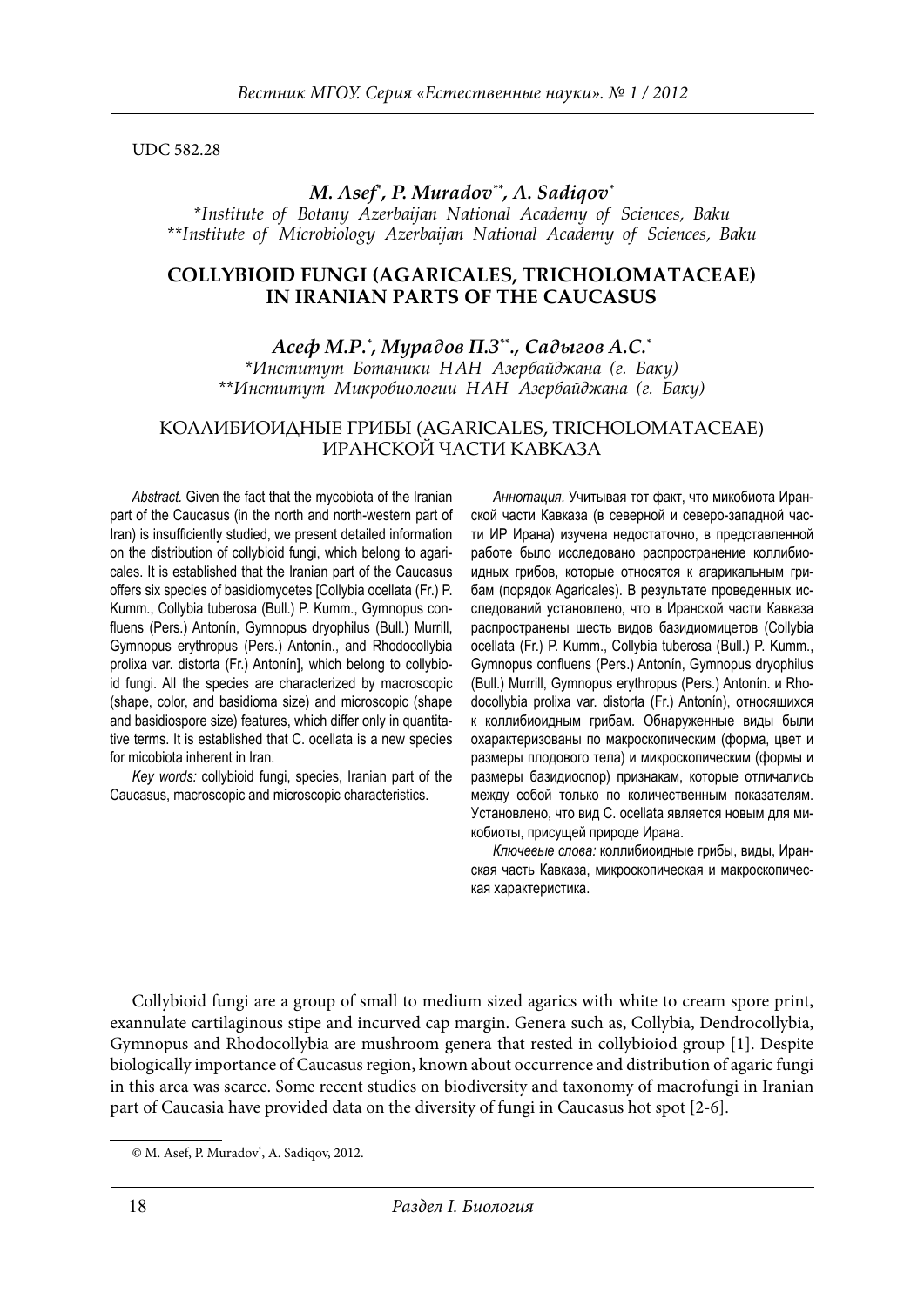# **Materials and methods**

Samples were collected during the 2004 to 2009 from different sites of Iranian parts of Caucasia in North and North West Iran. The description of the species is based on fresh as well as dried collections. Microscopic analysis generally involved the mounting of basidiocarp fragments in 10% potassium hydroxide (KOH) solution. Spore range was obtained by measuring about 30-40 spores. The type of spore ornamentation and identification are given after Singer [15], Largent [8], Largent, Johnson & Watling [9], Largent & Timothy [10], Pegler[12-14] and Moser [11]. Amyloidy of spores were tested using Melzer reagent. Terminology of microscopic and macroscopic features follows Kirk et al.[7]. Specimens were deposited in fungus reference collection of the ministry of Agriculture in Department of Botany, Iranian Research Institute of Plant Protection (Iran).

## **Results**

### *Collybia ocellata* **(Fr.) P. Kumm., Führ. Pilzk. (Zwickau): 114 (1871)**

Pileus 1-2 cm, convex becoming umbonate to depressed, often wavy at margin, whitish. Color whitish, crown brownish.

Stipe 40-60 x 2-5 mm, bald, whitish, base brownish. Flesh white. Lamellae free, white to pale buff.

Spores smooth; elliptical, inamyloid, 7-8.5 x 4.5-5 µm. Spore print white.

*Collybia tuberosa* **(Bull.) P. Kumm., Führ. Pilzk. (Zwickau): XXVIII, 119 (1857) (**Syn.**:**  Agaricus tuberosus Fr., Herb. Fr.: pl. 552; Collybia sclerotipes (Bres.) S. Ito, Mycol. Fl. Japan 2(5): 123 (1950); Gymnopus tuberosus (Bull.) Gray, Nat. Arr. Brit. Pl. (London) 1: 611 (1821); Marasmius sclerotipes Bres., Fung. trident. 1(1): 12 (1881); Microcollybia tuberosa (Bull.) Lennox, Mycotaxon 9(1): 196 (1979));

Pileus 1-1.5 cm, convex with a somewhat inrolled margin when young, becoming broadly convex to flat, with a central depression, dry or moist, more or less smooth, sometimes lined on the margin, whitish.

Lamellae attached to the stipe, close or almost distant, whitish or pale pinkish.

Stipe 10-50 x 1 mm, more or less equal, dry, often minutely dusted at the apex and/or base, whitish to pinkish, becoming hollow, attached to sclerotia which are elliptical, reddish brown, and measure 3.0-12 x 2.0-5.0 mm. Context whitish, thin.

Spores 4.0-6.0 x 3.0-3.5 µm, smooth, more or less elliptical, inamyloid. Pleurocystidia absent. Cheilocystidia present but scattered and inconspicuous, 20-35 µm long, cylindric, with occasional lobes or projections. Pileipellis a cutis of hyphae 2.0-5.0 µm wide, pileocystidia absent. Spore print white (Fig. 1D).

*Gymnopus confluens* **(Pers.) Antonín, Halling & Noordel., Mycotaxon 63: 364 (1997) (**Syn.: Agaricus archyropus Pers., Mycol. eur. (Erlanga) 3: 135 (1828); Agaricus confluens Pers., Observ. mycol. (Lipsiae) 1: 8 (1796); Chamaeceras archyropus (Pers.) Kuntze, Revis. gen. pl. (Leipzig) 3: 455 (1898); Collybia confluens (Pers.) P. Kumm., Führ. Pilzk. (Zwickau): 117 (1871); Marasmius confluens (Pers.) P. Karst., Bidr. Känn. Finl. Nat. Folk 48: 102 (1889)).

Pileus 2-6 cm, convex with incurved margin, soon flattened, thin, often wavy margin; reddish brown fading to pale buff; glabrous. Lamellae almost free, very crowded, narrow; pallid. Stipe 50- 100 x 2-5 mm, often flattened; reddish beneath a dense whitish pubescence; tough; base densely hairy.

Spores ellipsoid, smooth, 6-8 x 2-4 µm. Spore print white (Figs. 1A, 2B).

*Gymnopus dryophilus (Bull.) Murrill, N. Amer. Fl. (New York) 9(5): 362 (1916)* (Syn.: *Agaricus* dryophilus Bull., Herb. Fr. 10: tab. 434 (1790); Collybia dryophila (Bull.) P. Kumm., Führ. Pilzk. (Zwickau): 115 (1871); Marasmius dryophilus var. auratus (Quél.) Rea, Brit. basidiomyc. (Cambridge): 524 (1922); Omphalia dryophila (Bull.) Gray, Nat. Arr. Brit. Pl. (London) 1: 612 (1821)).

Pileus 1-7 cm, when young convex with an incurved margin, becoming broadly convex to flat; moist, smooth, dark reddish brown to brown when young, becoming tan to orangish brown. Lamellae attached to the stipe or free; whitish to pinkish, crowded.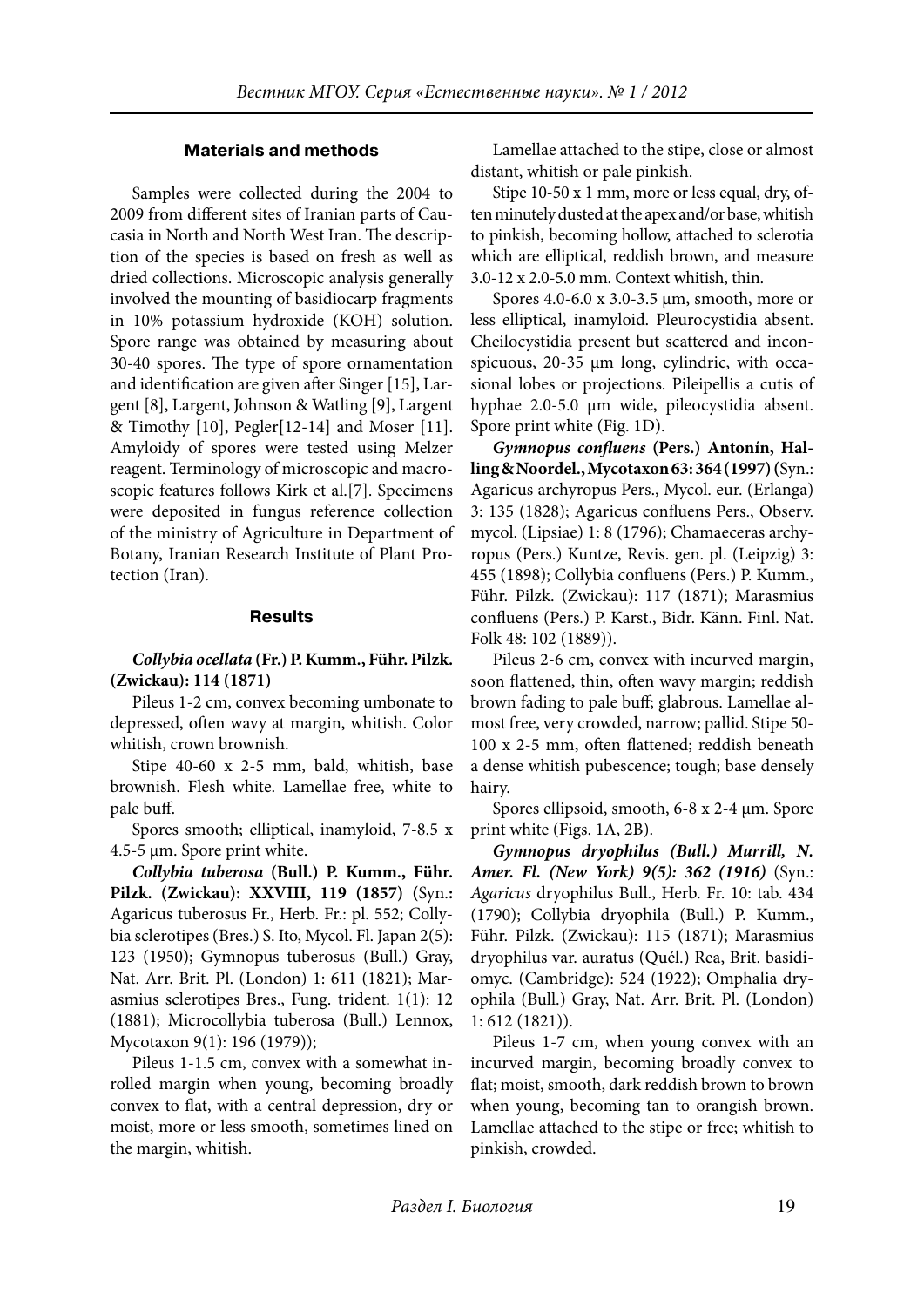Stipe 50-100x 2-7 mm, equal, dry; fibrous and smooth, whitish above, light buff below, becoming darker, usually with thin, whitish rhizocoming darket, usually with thin, whitesti filizo-<br>morphs attached to the base. Flesh whitish and coralloid pr thin. Odor and taste not distinctive.

Spores: 5-6 x 2-3.5 µm; smooth; elliptical, th, whitish above, light buff below, be- inamyloid. Cheilocystidia 10-55 x 2-5 µm, clavate, cylindric to irregular, often with lobes or coralloid projections. Pileipellis of branched and swollen, interwoven hyphae 2-13 µm wide. Spore Print white to creamy (Figs 1B, 2A).



Cheilocystidia and spores of *Collybia tuberosa Fig. 1.* Spores of A. *Gymnopus confluens* B. *G. dryophilus* C. *G. erythropus* Cheilocystidia and spores of *Collybia tuberosa* D. Cheilocystidia and spores of *Collybia tuberosa*



Fig. 2. Basidiocarps of A. Gymnopus dryophilus B. G. confluens C. G. erythropus